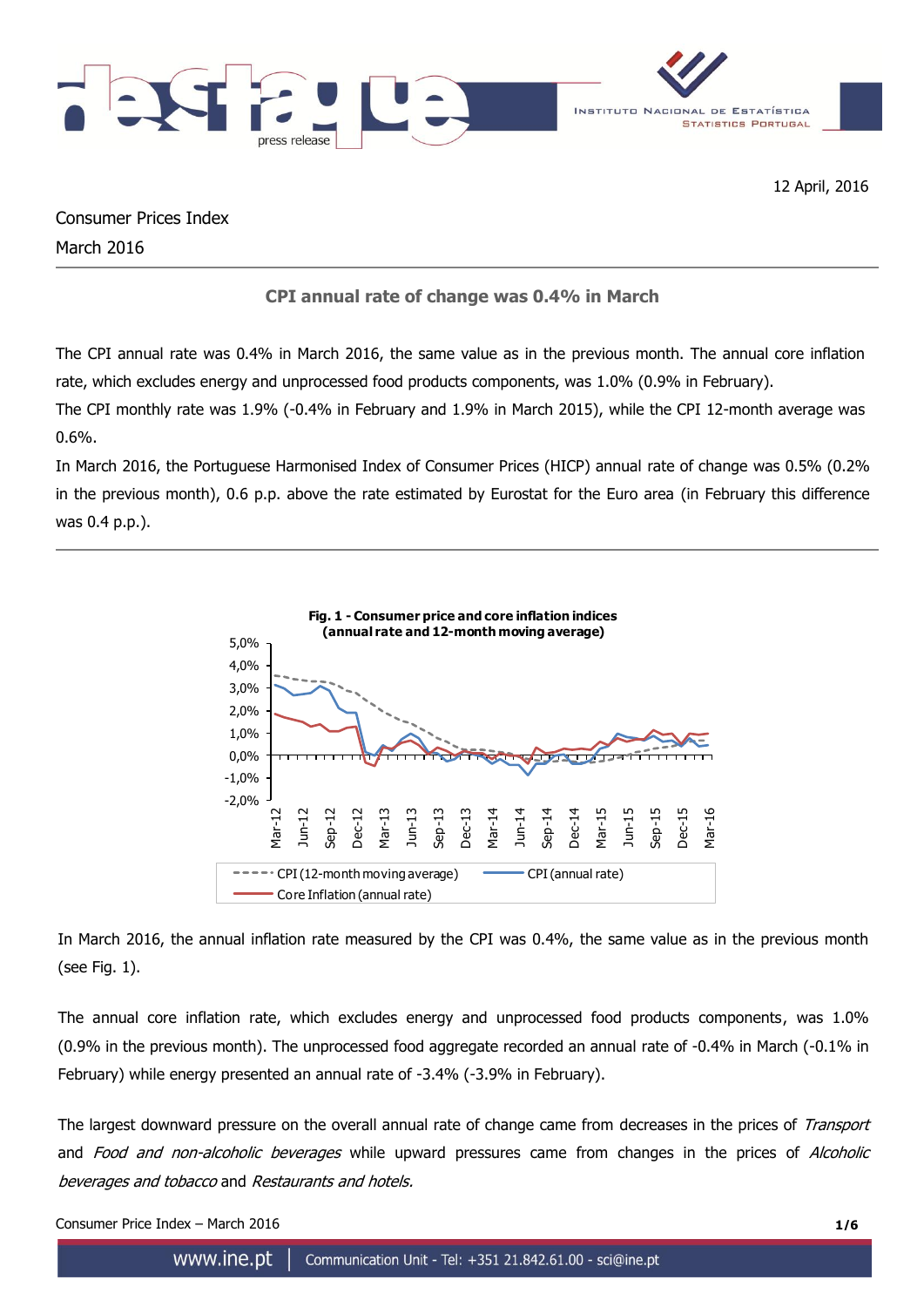



In March, the CPI monthly rate was 1.9% (-0.4% in February and 1.9% in March 2015). The main upward contribution to this result came from changes in the prices of *Clothing and footwear*. On the opposite side, decreases were observed in the prices of Recreation and culture.

The CPI 12-month average rate stood at 0.6% in March, the same value as in the previous month.

In March 2016, the HICP annual rate was 0.5% (0.2% in the previous month) while the HICP monthly rate was 2.2% (1.9% in March 2015).

In February, the annual rate of change of the Portuguese HICP was 0.4 p.p. higher than the annual rate of change for the Euro area. That difference is estimated to increase to 0.6 p.p. in March 2016.

The HICP 12-month average rate was 0.6% in March (0.6% in February).



## **Housing Rents**

In March the monthly rate of change of the average value of rents by net area for the whole country was -0.1% (1.0% in the previous month).

The main increase was recorded in the Alentejo region (1.1%), while the Centro region recorded the main decrease (- 1.2%).

The annual change rate of the housing rents for the whole country was 1.8% in March, the same value as in the previous month. The main increase was observed in the Centro region (4.6%), while the Alentejo region recorded the main decrease (-1.0%).

Consumer Price Index – March 2016 **2/6**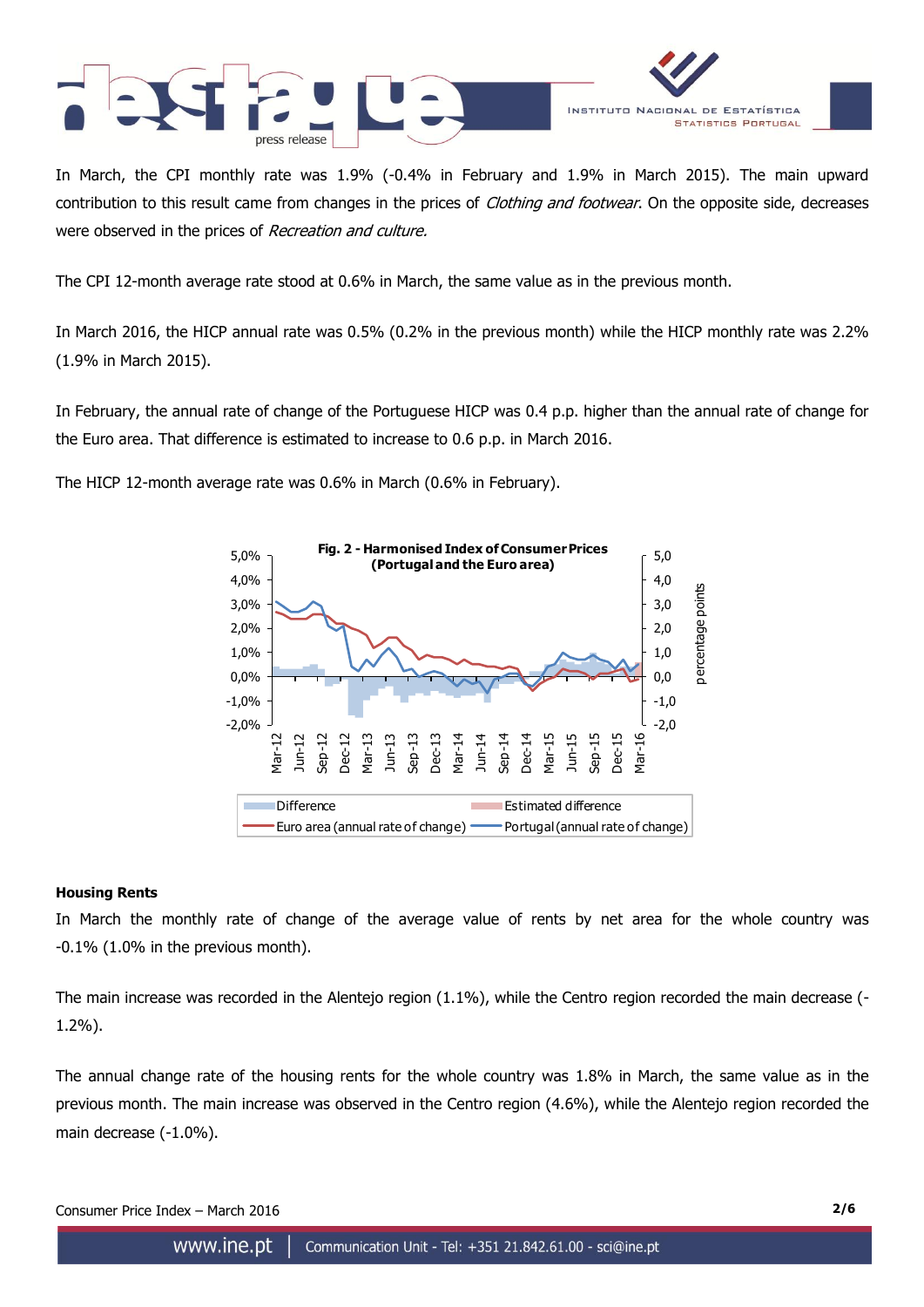



## **Consumer Price Index**

The Consumer Price Index (CPI) measures the change over time of the prices of a certain basket of goods and services bought by a "typical" consumer. The CPI has been designed to capture price changes and not to measure price levels.

The CPI is updated every year with the most recent information on prices and quantities. The 2016 CPI weighting structure and the sample of goods and services included in the basket are a result of the combination of three fundamental sources of information: results of the Portuguese National Accounts complemented with the Household Budget Survey and the Census for more detailed levels of expenditure. Administrative data is also used.

The CPI is compiled through the aggregation of seven regional price indexes and the goods and services included in the index are grouped according to the COICOP classification.

## **Table 1: CPI - COICOP Divisions**

|                                                  | 07                                                                                                           | <b>Transports</b>                |
|--------------------------------------------------|--------------------------------------------------------------------------------------------------------------|----------------------------------|
| Alcoholic beverages and tobacco                  | 08                                                                                                           | Communications                   |
| Clothing and footwear                            | 09                                                                                                           | Recreation and culture           |
| Housing, water, electricity, gas and other fuels | 10                                                                                                           | Education                        |
|                                                  | 11                                                                                                           | Restaurants and hotels           |
| Health                                           | 12                                                                                                           | Miscellaneous goods and services |
|                                                  | 01 Food and non-alcoholic beverages<br>Furnishings, household equipment and routine maintenance of the house |                                  |

 $1$ COICOP: Classification Of Individual Consumption by Purpose

## **Monthly rate**

The monthly rate is the change in the index of a certain month compared with the index of the previous month expressed as a percentage. Although up-to-date, this measure can be affected by seasonal and other effects.

#### **Annual rate**

The annual rate is the change in the index of a certain month compared with the index of the same month in the previous year expressed as a percentage. In the presence of a stable seasonal pattern, seasonal effects do not influence this measure.

#### **12-month average rate**

The 12-month average rate is the change in the average index of one year compared with the average index of the previous year expressed as a percentage. This moving average is less sensitive to transient changes in prices.

## **Core inflation index (all items CPI excluding unprocessed food and energy products)**

The core inflation index is compiled by excluding the prices of unprocessed food and energy products from the all items CPI. The primary objective of this index is to capture the underlying inflation pressures in the economy.

#### **Harmonised Index of Consumer Prices**

The Harmonised Index of Consumer Prices (HICP) is compiled in each member state of the European Union for the purposes of inflation comparisons across EU countries, as required by the Treaty on European Union<sup>1</sup>. This index plays an important role as a guideline for the achievement of the European System of Central Banks primary objective: price stability. In 1998, the European Central Bank adopted the HICP as "the most appropriate price measure" for its definition of price stability in the Euro  $area<sup>2</sup>$ .

With the release of the January 2016 HICP, the index reference period changed to  $2015 = 100$ , in line with the procedure adopted at European level: [Council Regulation \(EU\) 2015/2010 of the Commission](http://eur-lex.europa.eu/legal-content/EN/TXT/PDF/?uri=CELEX:32015R2010&from=EN) of 11 November 2015, as regards the common index reference period for the harmonised index of consumer prices. The new regulation is based on the need to "ensure the comparability and relevance of the HICP" as a result of "changes to the sub-index classification of the HICP and the alignment of sub-indices that have been linked to the HICP after the introduction of 2005 = 100". The historical information available on the previous base (2005 =  $100$ ) was thus replaced. More detailed information on the new reporting period can be found at [http://ec.europa.eu/eurostat/web/hicp/methodology/reference-year-2015.](http://ec.europa.eu/eurostat/web/hicp/methodology/reference-year-2015)

 $1$  Article 109j and protocol on the convergence criteria referred to in that article.

<sup>2</sup> A stability oriented monetary policy strategy for the ESCB". ECB press notice released on 13 October 1998.

## Consumer Price Index – March 2016 **3/6**

 $\frac{1}{2}$  ,  $\frac{1}{2}$  ,  $\frac{1}{2}$  ,  $\frac{1}{2}$  ,  $\frac{1}{2}$  ,  $\frac{1}{2}$  ,  $\frac{1}{2}$  ,  $\frac{1}{2}$  ,  $\frac{1}{2}$  ,  $\frac{1}{2}$  ,  $\frac{1}{2}$  ,  $\frac{1}{2}$  ,  $\frac{1}{2}$  ,  $\frac{1}{2}$  ,  $\frac{1}{2}$  ,  $\frac{1}{2}$  ,  $\frac{1}{2}$  ,  $\frac{1}{2}$  ,  $\frac{1$ 

www.ine.pt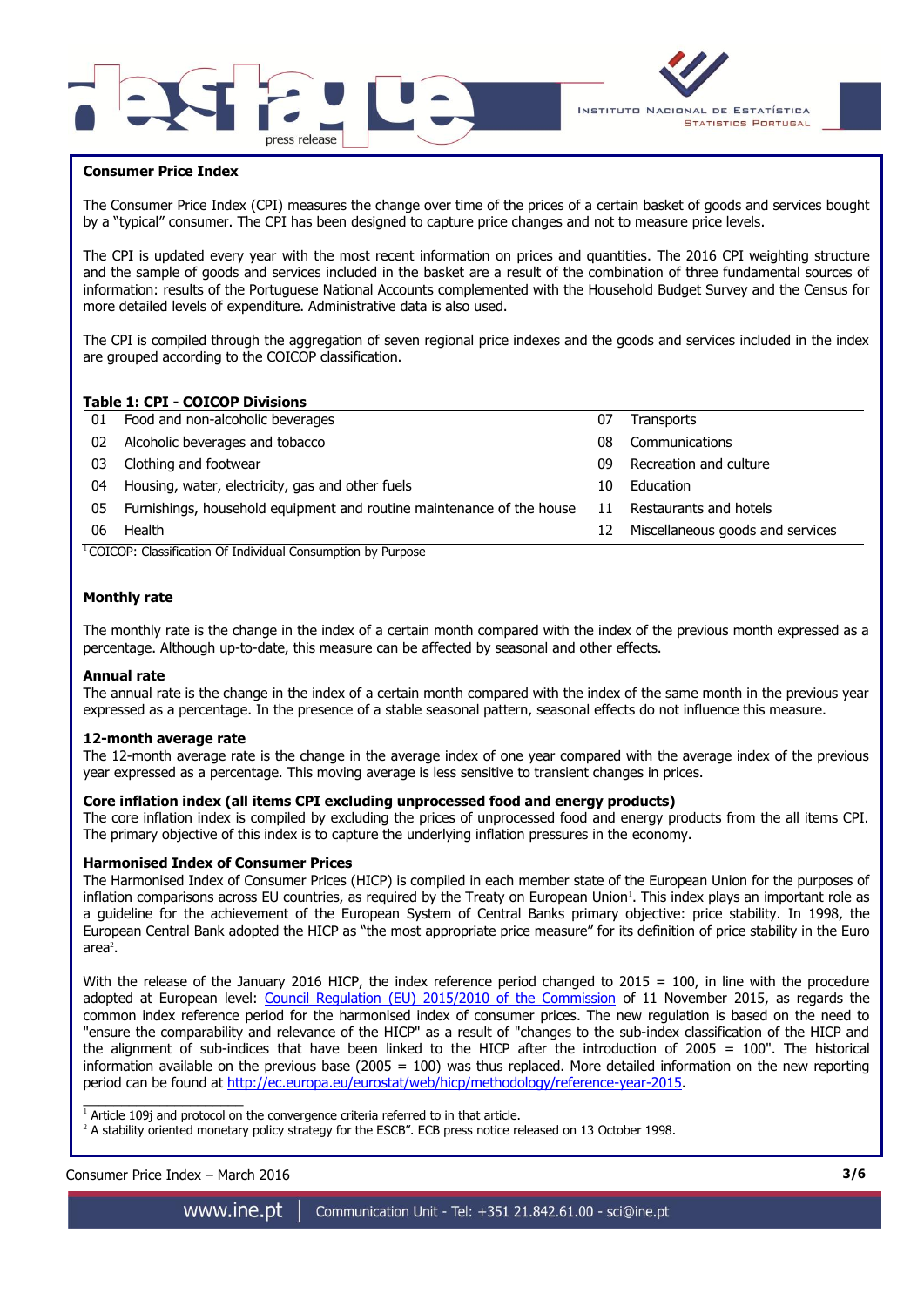

The HICP is produced in each Member State following a harmonized methodology developed by experts in the field of price statistics, under the "Price Statistics Working Group" and related Task Forces. From the methodological point of view, there are no major differences between the HICP and CPI. However, the different scope of coverage leads to differences in the weighting structure, mainly in Restaurants and hotels. This is mostly an effect of the inclusion of non-residents expenditure ("tourists") in the HICP and the corresponding exclusion from the CPI.

Additional information on the methodology of the HICP is available at [http://ec.europa.eu/eurostat/web/hicp.](http://ec.europa.eu/eurostat/web/hicp)

# **Table 2: CPI and HICP 2016 weighting structure**

|    | <b>COICOP divisions</b>                                               | <b>CPI</b> | <b>HICP</b> |
|----|-----------------------------------------------------------------------|------------|-------------|
| 01 | Food and non-alcoholic beverages                                      | 207,9      | 200,2       |
| 02 | Alcoholic beverages and tobacco                                       | 40,2       | 39,4        |
| 03 | Clothing and footwear                                                 | 69,0       | 70,1        |
| 04 | Housing, water, electricity, gas and other fuels                      | 102,7      | 97,0        |
| 05 | Furnishings, household equipment and routine maintenance of the house | 62,4       | 60,9        |
| 06 | Health                                                                | 63,4       | 60,8        |
| 07 | Transport                                                             | 139,6      | 137,9       |
| 08 | Communication                                                         | 36,8       | 34,7        |
| 09 | Recreation and culture                                                | 72,2       | 61,0        |
| 10 | Education                                                             | 16,7       | 15,7        |
| 11 | Restaurants and hotels                                                | 85,5       | 123,7       |
| 12 | Miscellaneous goods and services                                      | 103,6      | 98,5        |
| 00 | All items                                                             | 1000       | $1000^2$    |

<sup>1</sup> COICOP: Classification Of Individual Consumption by Purpose.

 $2$  Due to rounding, the sum of the parts may not add exactly to 1000.

## **Presentation of data and rounding rules**

Since the release of the January 2013 CPI indices are published with base 100 in the year 2012.

Due to rounding procedures, those indices may not reproduce exactly the published rates of change. However, it should be noted that the published rates prevail.

In this press release the descriptive analysis is based on rounded values to one decimal.

## **Next press release**

The April 2016 CPI/HICP will be released on May 11<sup>th</sup> 2016.

Consumer Price Index – March 2016 **4/6**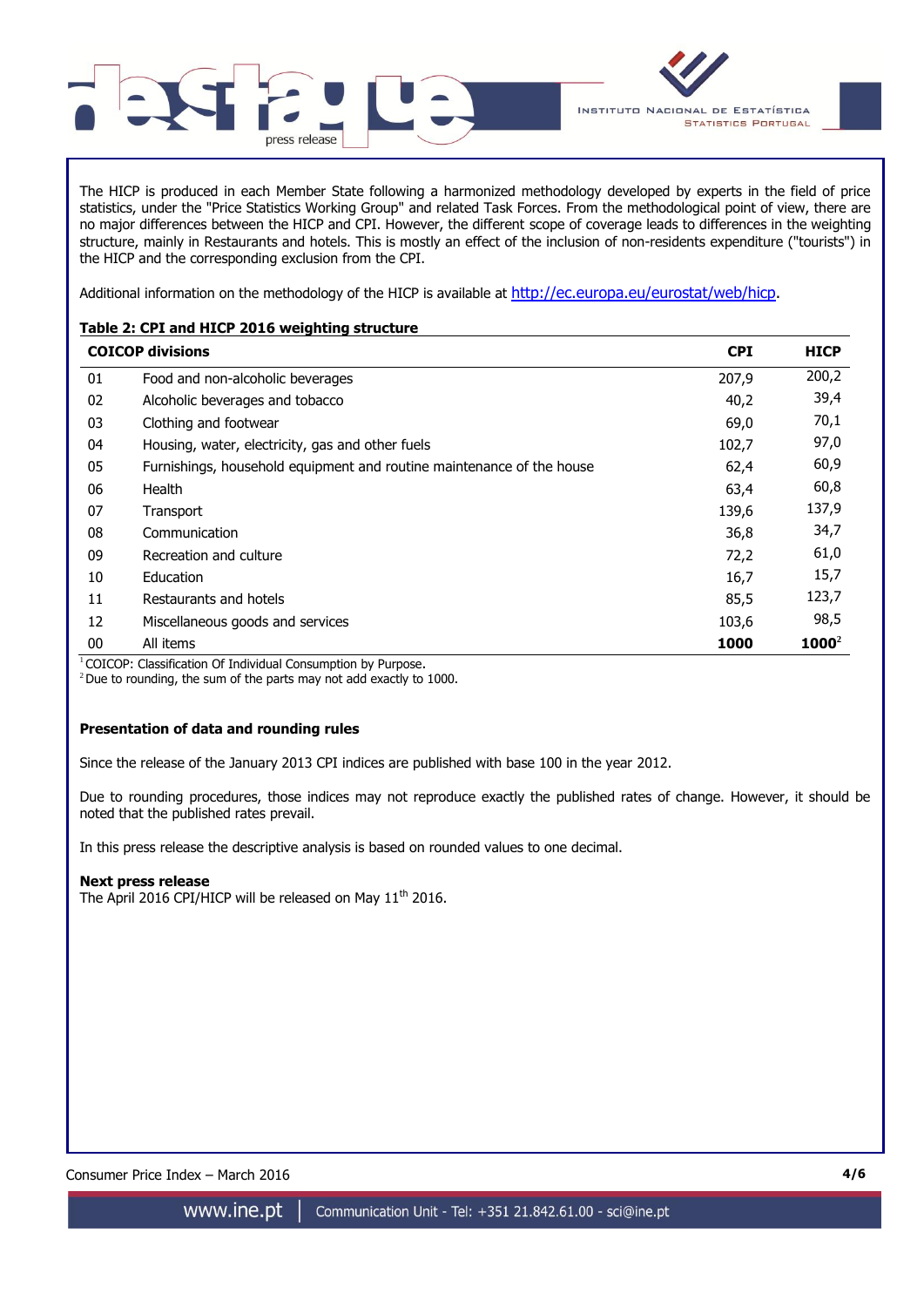

**Annex:**

# CPI rate of change (index division and all items CPI)

|                   | Index divisions <sup>(1)</sup> |              |                                                                    |         |         |                 |                     |              |         |      |      |         |         |  |  |
|-------------------|--------------------------------|--------------|--------------------------------------------------------------------|---------|---------|-----------------|---------------------|--------------|---------|------|------|---------|---------|--|--|
|                   | 01                             | 02           | 03                                                                 | 04      | 05      | 06              | 07                  | 08           | 09      | 10   | 11   | 12      |         |  |  |
|                   |                                |              |                                                                    |         |         |                 | Annual average rate |              |         |      |      |         |         |  |  |
| 2013              | 1.94                           | 4.05         | $-3.31$                                                            | 2.15    | $-0.51$ | 1.49            | $-2.32$             | 0.45         | 0.41    | 1.18 | 1.65 | $-0.61$ | 0.27    |  |  |
| 2014              | $-1.34$                        | 3.09         | $-2.11$                                                            | 2.22    | $-0.38$ | 0.66            | $-1.20$             | 1.10         | $-1.49$ | 0.43 | 0.97 | $-0.46$ | $-0.28$ |  |  |
| 2015              | 1.01                           | 4.09         | $-2.02$                                                            | 0.23    | 0.67    | 0.41            | $-0.99$             | 4.12         | $-0.63$ | 0.65 | 1.31 | 0.42    | 0.49    |  |  |
|                   |                                |              |                                                                    |         |         |                 | Annual rate         |              |         |      |      |         |         |  |  |
| 2014 March        | $-0.42$                        | 2.22         | $-1.02$                                                            | 2.10    | $-0.92$ | 0.78            | $-3.08$             | 1.98         | $-1.48$ | 0.40 | 0.17 | $-0.43$ | $-0.37$ |  |  |
| April             | $-0.93$                        | 2.36         | $-1.82$                                                            | 2.10    | $-0.91$ | 0.16            | 0.26                | 1.61         | $-1.33$ | 0.46 | 0.13 | $-0.70$ | $-0.14$ |  |  |
| May               | $-2.33$                        | 2.14         | $-1.65$                                                            | 2.15    | $-0.83$ | 0.29            | $-0.52$             | 1.58         | $-1.18$ | 0.41 | 0.65 | $-0.72$ | $-0.44$ |  |  |
| June              | $-2.53$                        | 2.88         | $-1.45$                                                            | 2.32    | $-1.00$ | 0.74            | 0.15                | 0.36         | $-1.80$ | 0.40 | 0.62 | $-0.63$ | $-0.42$ |  |  |
| July              | $-3.05$                        | 3.11         | $-7.45$                                                            | 2.15    | $-0.77$ | 0.81            | 0.09                | 0.37         | $-1.94$ | 0.36 | 0.84 | 0.22    | $-0.87$ |  |  |
| August            | $-3.17$                        | 3.38         | $-0.67$                                                            | 2.18    | $-0.34$ | 0.71            | 0.58                | 0.39         | $-0.99$ | 0.37 | 1.28 | $-0.24$ | $-0.36$ |  |  |
| September         | $-2.19$                        | 3.70         | $-0.98$                                                            | 2.34    | $-0.60$ | 0.81            | $-1.09$             | $-0.14$      | $-2.41$ | 0.37 | 1.94 | $-0.63$ | $-0.37$ |  |  |
| October           | $-0.63$                        | 3.17         | $-2.20$                                                            | 2.62    | 0.72    | 0.39            | $-1.39$             | 0.68         | $-1.46$ | 0.57 | 1.63 | $-0.70$ | 0.00    |  |  |
| November          | $-0.53$                        | 3.13         | $-1.63$                                                            | 2.40    | 1.15    | 0.46            | $-1.84$             | 0.27         | $-1.72$ | 0.57 | 1.44 | $-0.42$ | 0.02    |  |  |
| December          | $-0.38$                        | 3.09         | $-1.84$                                                            | 1.92    | 1.12    | 0.32            | $-4.38$             | 0.28         | $-1.24$ |      | 1.64 | $-0.48$ | $-0.36$ |  |  |
| 2015 January      | $-0.13$                        | 3.09         | $-1.48$                                                            | 1.05    | 0.99    | 0.34            | $-4.21$             | 1.19         | $-1.32$ | 0.60 | 1.34 | $-0.55$ | $-0.39$ |  |  |
| February          | 0.01                           | 3.19         | $-1.84$                                                            | 0.20    | 0.84    | 0.65            | $-2.78$             | 2.80         | $-1.52$ | 0.60 | 1.78 | $-0.85$ | $-0.21$ |  |  |
| March             | 0.29                           | 2.60         | $-1.99$                                                            | 0.32    | 0.76    | 0.59            | $-0.26$             | 3.63         | $-0.93$ | 0.54 | 1.98 | $-0.61$ | 0.31    |  |  |
| April             | 1.18                           | 4.04         | $-2.44$                                                            | 0.50    | 0.64    | 0.50            | $-1.40$             | 3.55         | $-1.40$ | 0.49 | 1.89 | $-0.02$ | 0.40    |  |  |
| May               | 2.07                           | 5.07         | $-2.54$                                                            | 0.48    | 0.60    | 0.56            | 1.04                |              | $-0.82$ | 0.50 | 1.57 | $-0.02$ | 0.95    |  |  |
| June              | 1.95                           | 4.91         | $-3.44$                                                            | 0.62    | 0.78    | 0.49            | $-0.20$             | 3.58<br>4.90 | $-0.53$ | 0.51 | 1.54 | 0.02    | 0.80    |  |  |
| July              | 1.53                           | 4.97         | $-2.86$                                                            | 0.24    | 1.15    | 0.34            | $-0.42$             | 4.98         | $-0.48$ | 0.59 | 1.43 | 0.41    | 0.77    |  |  |
| August            | 1.71                           | 4.36         | $-2.65$                                                            | 0.05    | 1.14    | 0.47            | $-1.83$             | 4.96         | $-0.42$ | 0.58 | 1.51 | 1.08    | 0.66    |  |  |
| September         | 1.98                           | 4.28         | $-0.23$                                                            | $-0.22$ | 1.19    | 0.29            | $-1.11$             | 5.53         | $-0.54$ | 0.59 | 1.03 | 1.02    | 0.88    |  |  |
| October           | 1.27                           | 3.89         | $-0.90$                                                            | $-0.32$ | $-0.10$ | 0.19            | $-0.85$             | 4.77         | $-0.54$ | 0.93 | 0.95 | 1.60    | 0.63    |  |  |
| November          | 0.36                           | 4.31         | $-1.68$                                                            | $-0.16$ | $-0.01$ | 0.18            | 0.36                | 4.73         | 0.81    | 0.95 | 0.51 | 1.69    | 0.64    |  |  |
| December          | 0.00                           | 4.32         | $-2.28$                                                            | 0.04    | 0.05    | 0.28            | $-0.09$             | 4.93         | 0.21    | 0.93 | 0.23 | 1.33    | 0.40    |  |  |
|                   | 0.21                           | 4.37         | 0.16                                                               | $-0.07$ | 0.77    | $-0.01$         | 0.04                | 5.31         | 0.98    | 0.91 | 0.60 | 1.60    | 0.78    |  |  |
| 2016 January      | $-0.62$                        |              | $-0.23$                                                            | 0.59    | 1.14    | $-0.19$         | $-1.28$             | 3.95         | 1.90    | 0.92 | 0.15 | 1.09    | 0.40    |  |  |
| February<br>March | $-0.73$                        | 4.06<br>4.38 | 0.02                                                               |         | 1.22    | $-0.16$         | $-1.43$             | 3.30         | 1.26    | 0.93 | 1.77 |         | 0.45    |  |  |
|                   |                                |              |                                                                    | 0.62    |         |                 |                     |              |         |      |      | 0.90    |         |  |  |
| <b>Symbols:</b>   | f estimated                    |              | Po provisional                                                     |         |         | x not available |                     |              |         |      |      |         |         |  |  |
| Note:             |                                |              | (1) The names of the divisions are given in the explanatory notes. |         |         |                 |                     |              |         |      |      |         |         |  |  |
| Source:           | INE - Portugal                 |              |                                                                    |         |         |                 |                     |              |         |      |      |         |         |  |  |

Consumer Price Index – March 2016 **5/6**

www.ine.pt |